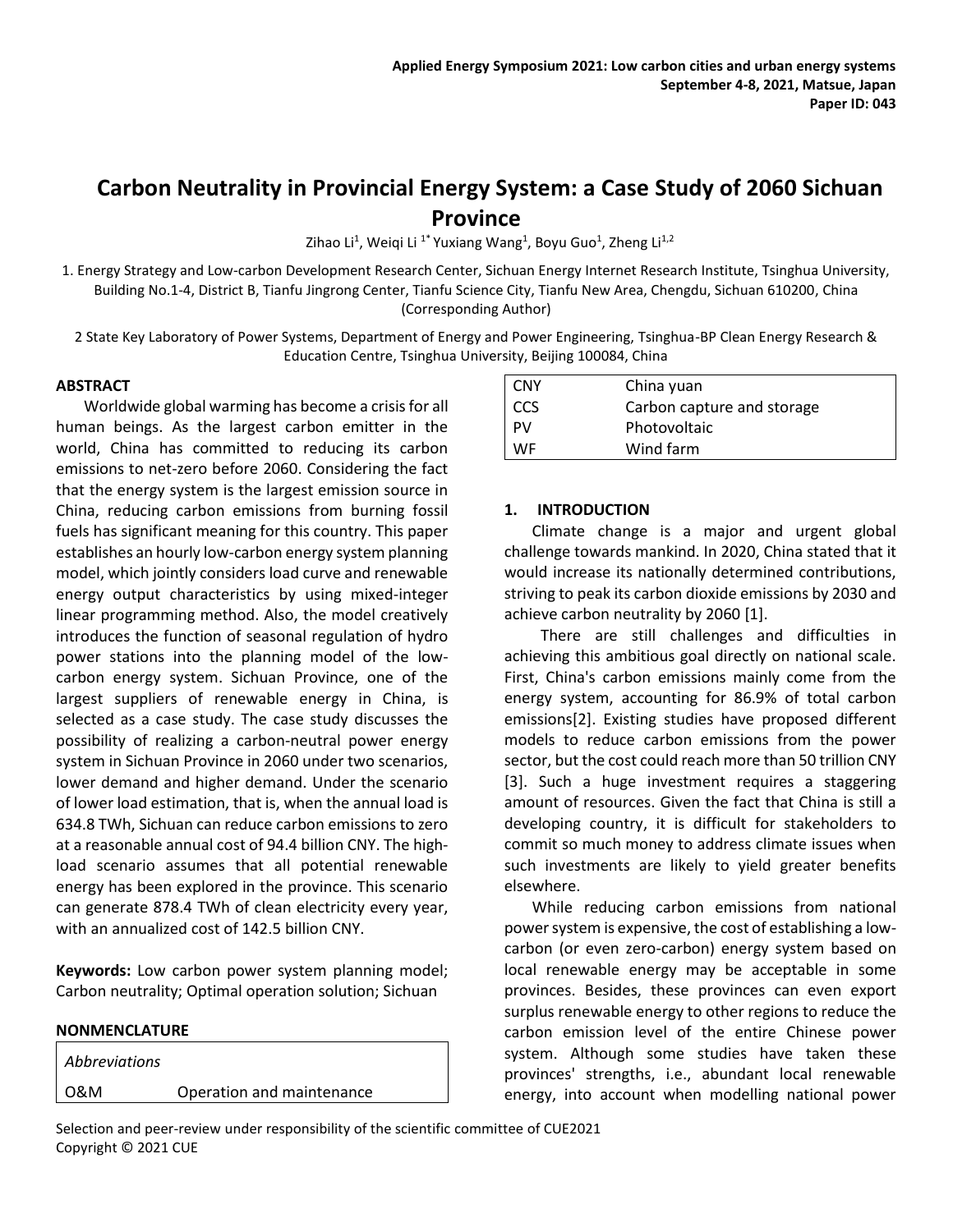system, there is a lack of research on whether these provinces can achieve carbon neutralization of their own power system.

In this paper, a carbon-neutral power system planning model is established by mixed-integer linear programming. Under the premise of minimum carbon emission, the model can optimize the installed capacity of different generation technologies. Under two different scenarios, the carbon-neutral power system deployment of Sichuan, a province with abundant renewable resources, is presented as a case study. Scenario 1 refers to 'low demand', which assumes that the current level of external power transmission in Sichuan Province remains unchanged, that is, the annual export of 150TWh to other provinces, leading to a total provincial load of 634.8 TWh per year. The results show that in this scenario, the annualized cost of realizing a provincial carbon-neutral power system in Sichuan is 94.4 billion CNY. Scenario 2 means 'high demand'. To be specific, it suggests that all potential renewable energy of Sichuan Province will be explored, and a total of 878.4 TWh of clean electricity can be generated. Compared with scenario 1, the annual cost of scenario 2 may rise to 142.5 billion CNY.

## **2. METHODOLOGY**

This section describes a series of sub-models that together simulate future regional power system, including the objective, generator modelling and constraints presentation, which are as follows:

#### *2.1 objective function*

The objective of the model is to minimize the total cost of the power system on the premise of minimizing the total carbon emissions.

#### 2.1.1 The objective:

$$
\begin{array}{ll}\nmin & C_{total} \\
s.t. & min & C_{CE}\n\end{array}\n\tag{1}
$$

where:

$$
C_{CE} = \sum_{s_t=1}^{S^T} D_s \sum_{t=1}^{T} \sum_{g=1}^{G} c_k \gamma_g P_{g,s}^t \Delta t \tag{2}
$$

where  $c_k$  is the CO<sub>2</sub> emission cost per kg of CO<sub>2</sub> and  $\gamma_g$  denotes the equivalent emission coefficients (kg/kWh) of the consumed  $g_{th}$  type of energy.  $s_t$  is the index of representative time periods and  $S^T$ denotes the total number of representative time periods, which is the number of seasons in this paper.  $D_s$ is the number of days that the  $s_{th}$  period can represent.  $g$  is the index for the input energy types from outside

utilities,  $G$  is the total number for the input energy types.

Considering the fact that there can be more than one generation technology combination that achieving this objective, this paper then finds the optimal one with lowest cost,  $C_{Total}$ .  $C_{Total}$  contains the capital cost  $C_C$ , the energy cost  $C_E$ , and the maintenance cost  $C_M$ .

$$
C_{Total} = C_C + C_E + C_M
$$
 (3)  
2.1.1 The capital cost  $\mathbf{C}_C$ 

The annualized cost of a component is the cost that, if it were to occur equally in every year of the project lifetime, would give the same net present cost as the actual cash flow sequence associated with that component. It can be formulated a[s \[4\]:](#page-5-3)

$$
C_C = \sum_{k=1}^{K} \frac{r(r+1)^Y}{(r+1)^Y - 1} \theta_k V_k \cdot \alpha_k \tag{4}
$$

where  $k$  is the index of candidate devices including energy converters and renewable energy generators.  $K$ is the total number of candidate devices,  $r$  denotes the discount rate.  $Y$  denotes the estimated life time of device  $k$ ,  $V_k$  and  $\theta_k$  refer to the capacity and the capital cost of unit capacity for device  $k$ , respectively.  $\alpha_k$  is a binary variable which corresponds to the selection of device  $k$ , if  $\alpha_k = 1$ , device  $k$  is selected. 2.1.2 The energy cost  $C_F$ 

The energy cost refers to the spending on purchasing energy from the system outside, such as importing gas and electricity from the grid. The energy cost can be expressed as follows:

$$
C_E = \sum_{s_t=1}^{S^T} D_s \sum_{t=1}^{T} \sum_{g=1}^{G} \psi_{g,s}^t P_{g,s}^t \Delta t
$$
 (5)

where  $\psi_{g,s}^{t}$  and  $P_{g,s}^{t}$  denote the energy price and input power of the model at time  $t$ , for the  $g_{th}$  type of energy and at the  $s_{th}$  time period. T is the total number of time slots in one day.  $\Delta t$  means one hour in this paper.

#### 2.1.3 The maintenance cost  $C_M$

Maintenance costs are any expenses incurred by a business to keep an asset, such as solar PV panel, wind turbine and thermal power plant, etc., in good working condition. The maintenance cost can be expressed as follows:

$$
C_M = \sum_{s_t=1}^{S^T} D_s \sum_{t=1}^{T} \sum_{k}^{K} \lambda_k \overline{P_{k,e}^{out}} \Delta t
$$
 (6)

where  $\lambda_k$  and  $\overline{P_{k,e}^{out}}$  are the unit maintenance cost and maximum output power of device  $k$ , respectively.

#### *2.2 Constraints:*

#### 2.2.1 Device output and constraints

The general device input-output relationship was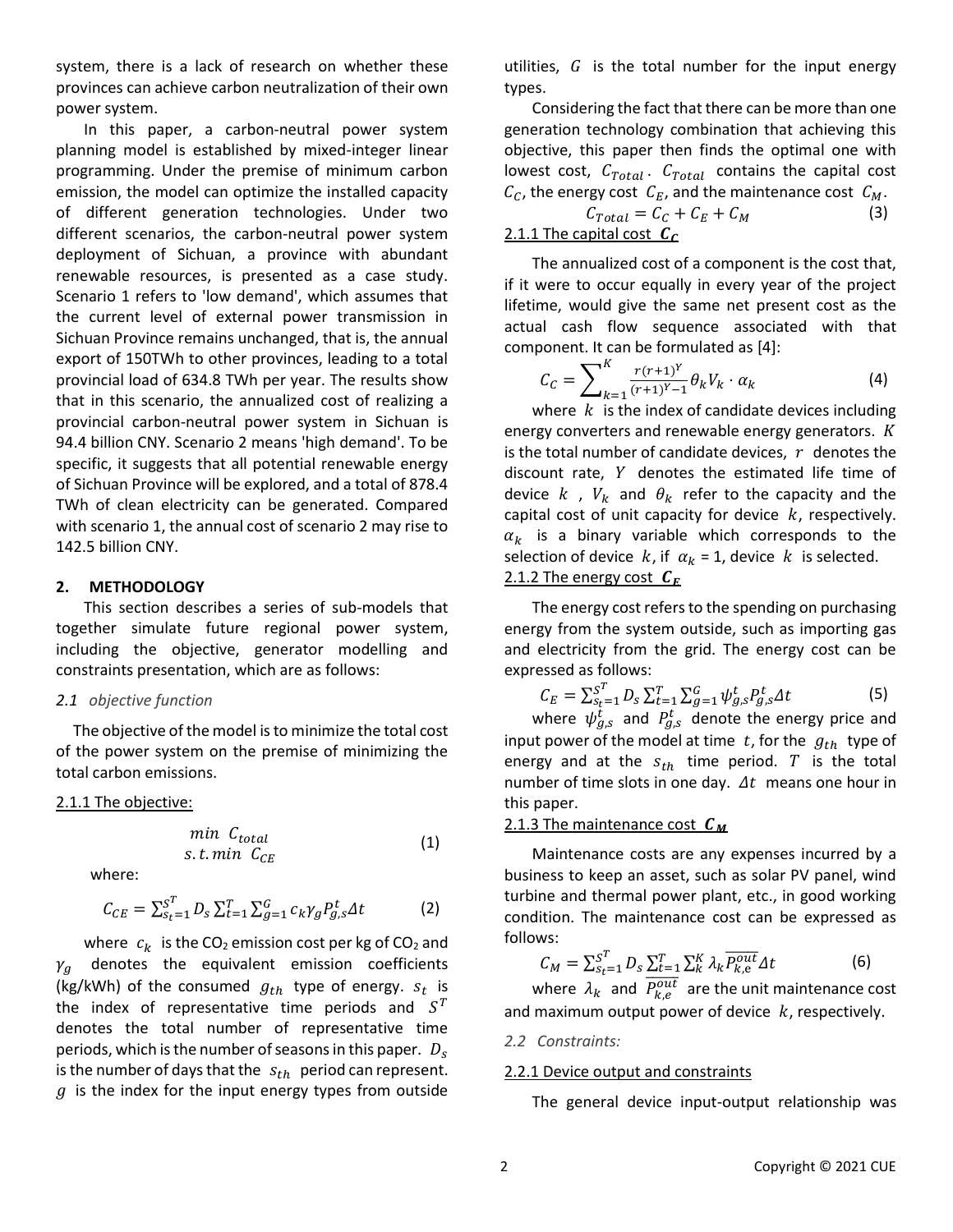introduced in reference [\[3\],](#page-5-2) which is required to select the facility first. The candidate devices mainly include energy converters and renewable energy generators. The electrical storage, due to safety reason, it is not involved in our model. The output-input coupling relationship of an energy converter can be expressed as:

$$
P_{k,e}^{out,t} = \eta_k^t P_{k,g}^{in,t} \tag{9}
$$

Where  $P_{k,e}^{out,t}$  and  $P_{k,g}^{in,t}$  denote the output power/input power of energy converter  $k$  at time slot  $t$  .  $\eta^t_k$  denotes the energy conversion efficiency of converter  $k$  at time slot t

The output power of energy converters and renewable generators should keep within their capacity constraints. Their selection is represented by binary variables:

$$
\alpha_k \cdot P_{k, e}^{out} \langle P_{k, e}^{out, t} \rangle \langle P_{k, e}^{out} \rangle \tag{10}
$$

where  $\ P^{out}_{k,e}$  denotes the minimum output power of device  $k$ , respectively.

For renewable energy units, the capacity is less than the regional resource limit,

$$
\alpha_k \cdot \overline{P_{k,e}^{out}} < P_j^s \tag{11}
$$

where  $P_j^s$  is the amount of regional renewable source  $i$ .

## 2.2.2 Demand balance constraint

In addition, the total generation should equal the total demand:

$$
\sum_{k=1}^{K} P_{k,e}^{out,t} = D_t \tag{12}
$$

where  $\sum_{k=1}^{K} P_{k,e}^{out,t}$  is the total power generation from all generators;  $D_t$  is the total demand at time  $t$ . 2.2.3 Minimum up down constraints.

For conventional units, e.g., Gas-CCS power station and biomass power station, they need to remain operational (or non-operational) for a certain time period at least if it has started-up (or shut-down) at the previous time point  $j$  respectively. In other words, the sum of operational state  $u_{t,i}$  must be greater than or equal to the minimum up time  $L_i$  of each unit, and the unit's non-operational time  $(1 - u_{t,i})$  (after being shut-down), must be greater than or equal to the minimum down time  $F_i$  of each unit. Under such an assumption, the minimum up (down) constraints are given below [\[5\]:](#page-5-4)

$$
L_i = Min{T, j + UT_i - 1}
$$
\n(13)

$$
\sum_{t=k}^{L_i} u_{t,i} \ge \sum_{t=k}^{L_i} \left( u_{k,i} - u_{k-1,i} \right) \tag{14}
$$

$$
F_i = Min\{T, j + DT_i - 1\}
$$
\n(15)

$$
\sum_{t=k}^{F_i} (1 - u_{t,i}) \ge \sum_{t=k}^{F_i} (u_{k-1,i} - u_{k,i})
$$
 (16)

where  $U_{i,t}$  is a binary variable that use 0 and 1 to

indicate start-up state and stop state, respectively; the  $UT_i$  and  $DT_i$  are minimum up (down) time of generating unit *i*, respectively. While *j* is the specific timepoint from beginning to the total modelling horizon, *T*.

# 2.2.4 System reverse constraint

The system reserve requirement  $R_{rate}$  was assumed to be 10% of the demand [\[5\].](#page-5-4)

$$
\sum_{i}^{I} u_{t,i} \overline{P_{k,e}^{out}} \ge D_t (1 + R_{rate})
$$
\n(17)

where  $\overline{P_{k,e}^{out}}$  is the maximum generation capacity from generator  $i$ .

# 2.2.5 Ramping rate.

The output variation level of each conventional unit is restricted by ramp rate constraints, both up and down.

$$
P_i^{\text{down}} < P_{k,e}^{out,t} - P_{k,e}^{out,t-1} < P_i^{\text{up}} \tag{18}
$$

 $P_i^{\text{down}}$  and  $P_i^{\text{up}}$  are ramp-down rate and ramp-up rate of unit *i*.

# 2.2.6 hydro power plant constraints

Hydro power not only needs to meet device constraints and the ramp rate constraint above, but also needs to meet the water constraints. For normal hydro power plant, its daily output  $\sum_{t=1}^{N_{tm}} P_{hy,j}$  need to equal to or less than the volume of water arriving at the same day. For seasonal regulated and annual regulated hydro power stations, their water storage capacity can enable them to break through this limit. Their electricity generation can be optimized according to the amount of water thought several seasons or even the whole year. No matter which kind of hydro power stations, it is assumed that their storage capacities bottom at the end of winter.

$$
0 \le \sum_{t=1}^{N_{tm}} P_{hy,j} \le \sum_{t=1}^{N_{tm}} E_{hy}^m \tag{19}
$$

where  $P_{hy,j}$  is the power output from station, j. The  $N_{tm}$  refers to its regulation period, for normal power plant, it is one day. For seasonal and yearly regulated power plant, it is nine months and one year, respectively.  $E_{hy}^{m}$  is the total hydro energy available for one month.

## **3. CASE STUDY**

This study chooses Sichuan province to prove the effectiveness of the model. As a western province in China, Sichuan enjoys rich hydro power resources and has become one of the largest clean energy exportation areas in China.

The optimization in this study is conducted on an hourly basis for a typical day of each season, taking into account daily and seasonal fluctuations in energy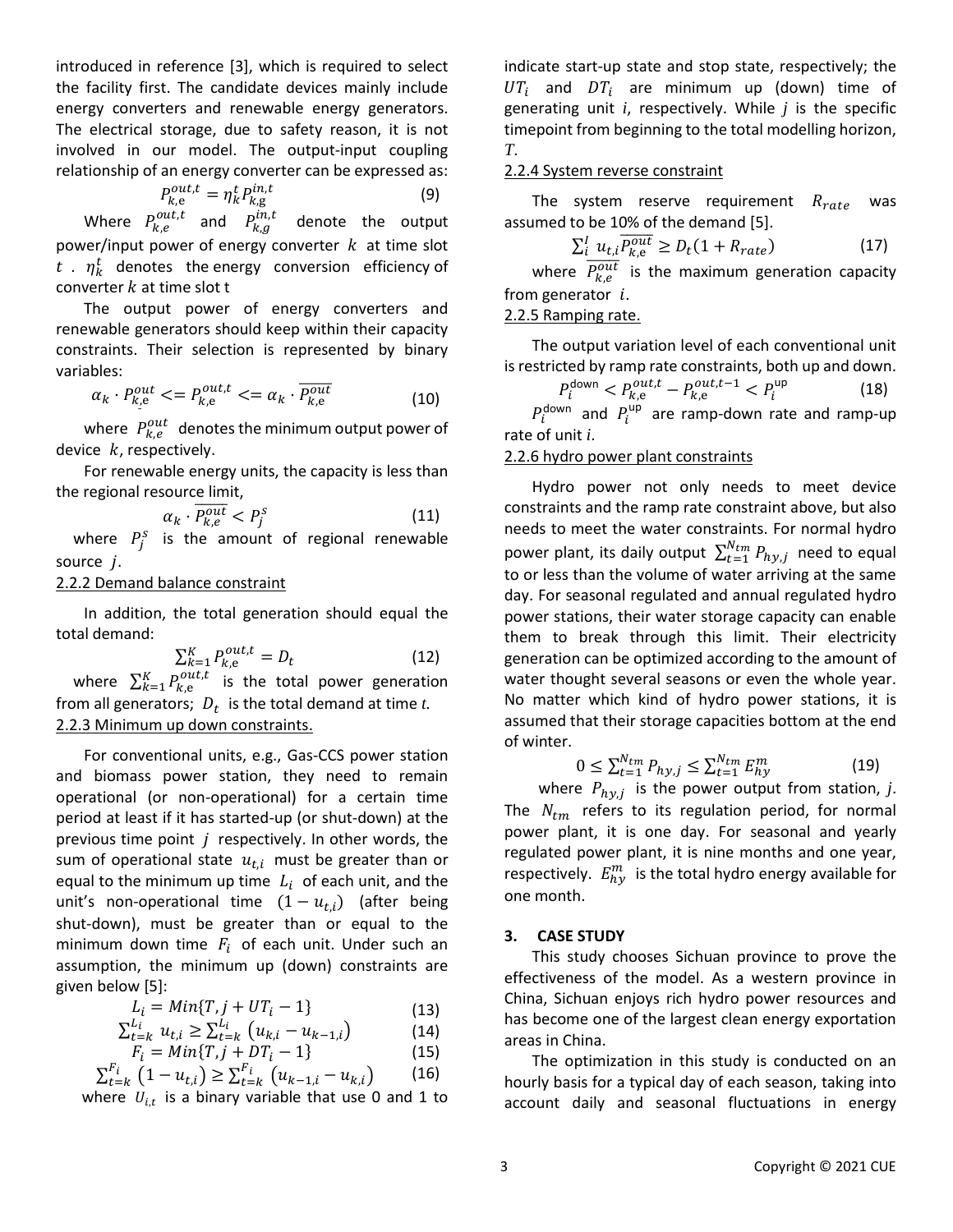supplies and demands.

## *3.1 Demand data:*

Electricity consumption for 2060 is magnified based on existing annual consumption. According to reference [\[6\],](#page-5-5) the power demands of Sichuan Province in 2020 and 2060 are projected as 231.5TWh and 503.4 TWh respectively. The case study applies the 2020 typical daily consumption data provided by the local system operator and expand it to the provincial level.

# *3.2 Transmission capacity in Sichuan:*

Except for domestic electricity consumption, Sichuan province provides around 150 TWh of electricity to other areas in China throughout existing transmission line capacity of 25,000 MW. It is expected that the transmission capacity between Sichuan and other provinces would grow to 64,600 MW in 2060 [\[11\].](#page-5-6)

# *3.3 Wind farm and solar PV power output:*

In this work, the historical capacity factor for PV and WF from referenc[e\[7\],](#page-5-7) instead of wind speed or solar irradiation, are directly used as inputs to the model.

It is estimated that the actual wind energy resources that can be used in Sichuan are more than 20 GW. In addition, preliminary statistics also show that more than 40 GW of solar energy can be used in this provinc[e\[8\].](#page-5-8) Fig.1 illustrates the typical renewable energy capacity factor in Sichuan.



Fig. 1. Renewable energy capacity factor in Sichuan

## *3.4 Hydro resource in Sichuan:*

The Sichuan hydro power output comes from Sichuan Water Conservancy Departmen[t\[9\].](#page-5-9) The average level of hourly power output for each season is used as model input. According to [\[9\],](#page-5-9) Sichuan has developed 70% of its tremendous hydro power resources (148 GW), of which 66% and 24% of hydro power stations are daily regulated and seasonal regulated respectively, while the remaining 10% have the annual regulation capacit[y\[10\].](#page-5-10)

## *3.5 Biomass resource in Sichuan:*

According to research, the annual biomass capacity of Sichuan is equivalent to 20 million tons of standard coal [\[8\].](#page-5-8)

# *3.6 Thermal power in Sichuan:*

At present, there have been difficulties in coal mining and transportation in Sichuan, but there is plenty of natural gas resource. Considering the actual situation, gas power plant plus CCS in Sichuan Province is an important means to reduce carbon emissions. According to [\[3\],](#page-5-2) the CCS efficiency is assumed as 90%.

# *3.7 Power generation technology parameter:*

The cost of power generation technology includes construction investment cost, O&M cost and fuel consumption cost. This study uses the data from reference[s\[3\]](#page-5-2) an[d \[12\]](#page-5-11) as the model input. The maximum utilization capacity of each technology is set according to the proved reserves of Sichuan. Moreover, the interest rate in this paper is assumed as 4.5%.

| Technology                                       | Gas<br><b>CCS</b> | Hydro | Wind | Solar | <b>Biomass</b> |
|--------------------------------------------------|-------------------|-------|------|-------|----------------|
| Capital cost<br>(CNY/kW)                         | 672<br>3          | 11360 | 7719 | 7258  | 11186          |
| O&M cost<br>(percent of the<br>capital cost (%)) | 3.7               | 0.9   | 2.9  | 1     | $\mathcal{P}$  |
| Unit size (GW)                                   | 1                 | 1     | 1    | 1     | 1              |
| Maximum<br>number                                | 10                | 145   | 20   | 40    | 10             |
| Lifetime(year)                                   | 30                | 30    | 30   | 30    | 30             |

Table 1. Generation technology cost

Table 2. Generation technical characteristics

| Technology             | Gas CCS | <b>Biomass</b> |  |
|------------------------|---------|----------------|--|
| Min stable power (%)   | 35      | 35             |  |
| Min up/down time (hrs) |         |                |  |
| Ramp rate (MW/h)       | 900     | 1000           |  |
| Efficiency             | 0.61    | 0.46           |  |

Table 3. Generation carbon emission factor and fuel cost

| Energy<br>Source | Price<br>(CNY 2015/MWh) | CO <sub>2</sub> factor (tons/MWh) |
|------------------|-------------------------|-----------------------------------|
| Natural gas      | 275                     | 0.183                             |
| <b>Biomass</b>   | 214                     |                                   |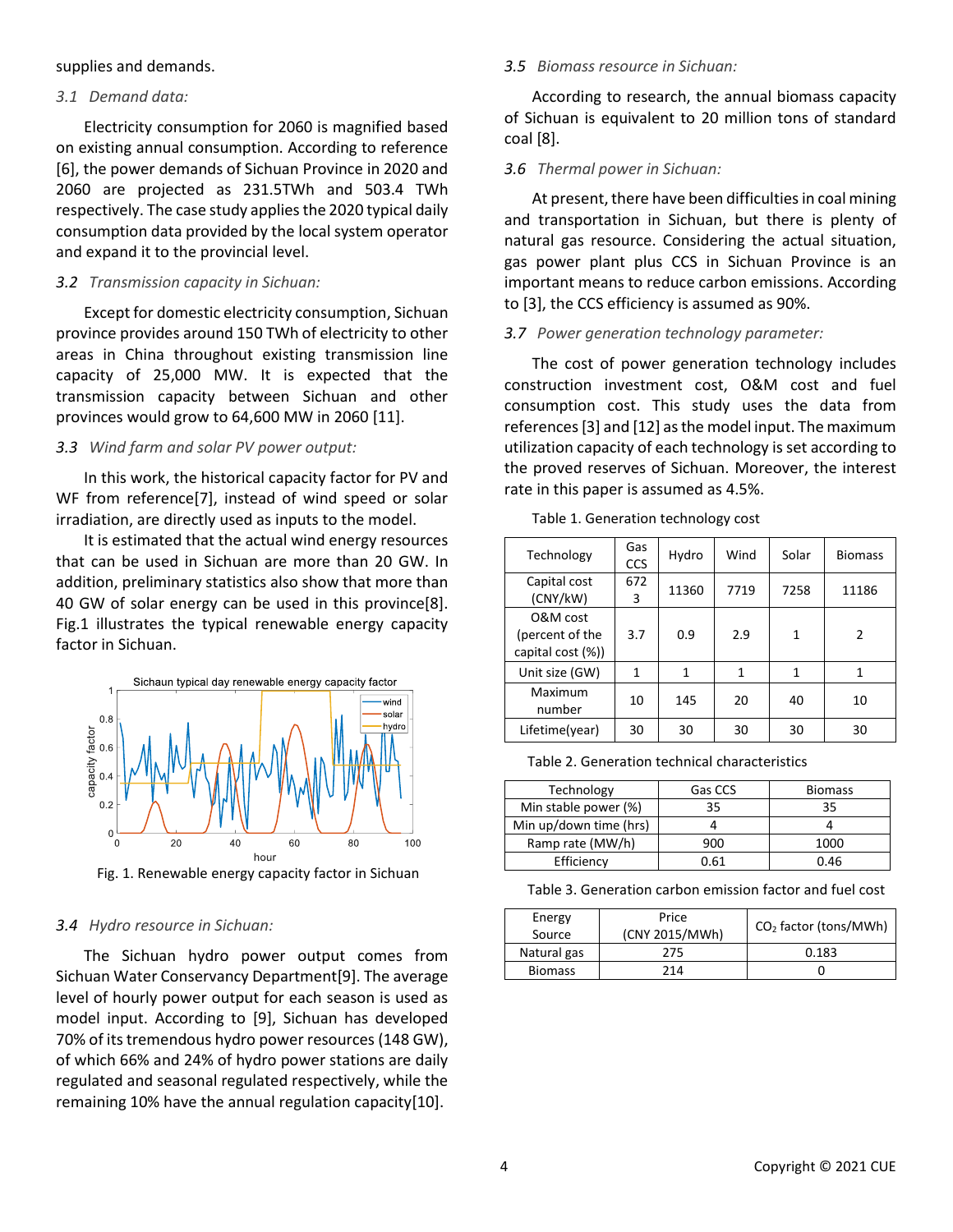

Fig. 2. Sichuan Power Generation in 2060, Scenario 1.

## **4. RESULTS**

## *4.1 Scenario 1. Lower demand: Exportation constant*

At present, Sichuan delivers about 150 TWh of electricity outside every single year. Scenario 1 attempts to minimize carbon emissions while keeping the electricity transmission volume unchanged. It turns out that achieving this goal requires integrating wind / hydro power / solar power generation into the system to replace existing coal-fired and gas-fired generation units.

Table 4. Scenario 1 results

| Scenario 1   | 2060<br>capacity | 2019<br>capacity [3] | Annualized<br>cost (CNY) |
|--------------|------------------|----------------------|--------------------------|
| Gas CCS (GW) | 5.00             | 0.82                 | 3.06*10^09               |
| Hydro (GW)   | 100.00           | 79.00                | 6.97*10^10               |
| PV (GW)      | 15.00            | 1.80                 | 7.77*10^09               |
| WF(GW)       | 15.00            | 3.00                 | 1.04*10^10               |
| Biomass (GW) | 5.00             | 0.50                 | 3.48*10^09               |

As shown in Fig. 2, Sichuan Province can fully achieve zero-carbon operation of the power system by 2060. Due to the existence of seasonally and yearly regulated hydro power stations, Sichuan no longer needs to rely on external power supply in winter. The main forces of power supply are hydro power, PV, wind power and biomass. Moreover, due to the system reserve constraint, the technology combination in scenario 1 is

still equipped with 5GW natural gas + CCS, but does not need to generate electricity under normal circumstances.

This paper believes that the cost of such a power system will be as high as 94.4 billion CNY, of which 88% is used to invest in renewable power generation technologies. And the installed capacity of renewable energy accounts for 90.1% of the total installed capacity. More detailed information is given in Table 4, which gives the installed capacities and extra annualized costs for different technologies. The installed capacities of photovoltaic and wind are 15 GW each, but the annualized cost of PV is higher than wind power, since the former one has a much lower operation and maintenance cost. The installed capacities of hydro power and biomass are 100 GW and 5 GW respectively, which are the biggest and the tiniest among all renewable generation technologies, individually.

# *4.2 Scenario 2. Higher demand: maximizing electricity exploration and exportation.*

Scenario 2 shows the scenario of making full use of Sichuan renewable energy and maximizing electricity exploration. The scenario actually simulates the largest clean energy generation capacity in Sichuan Province. As shown in Fig. 3, the annual maximum hourly load of Sichuan Province (considering the exportation) in scenario 2 is 128.46 GWh, which is higher than that of scenario 1 by 54.41 GWh.



Fig. 3. Sichuan Power Generation in 2060, Scenario 2